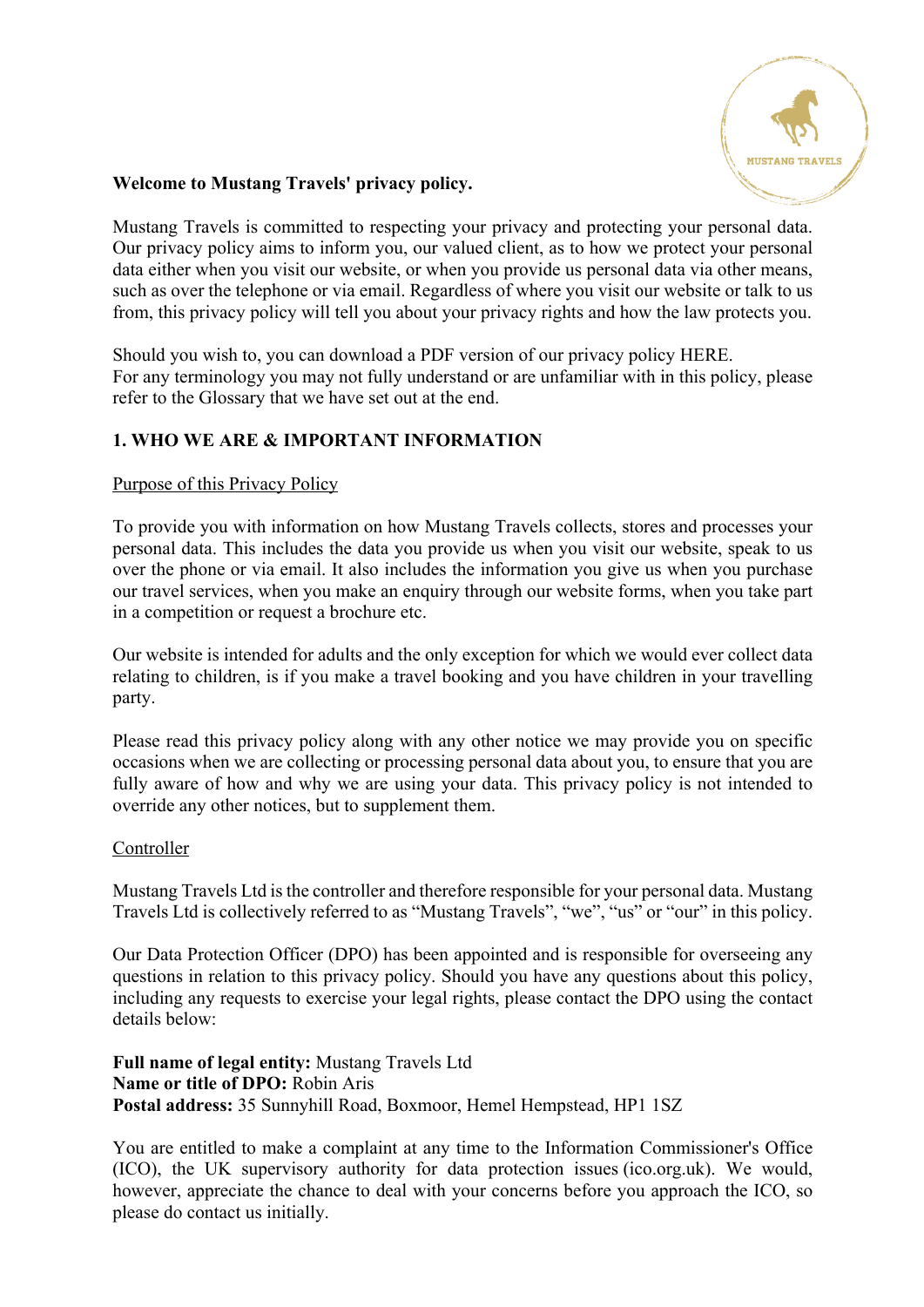## Changes to the Privacy Policy and Your Duty to Inform us of Changes

This version was last updated on 25/01/2020.

During the course of your relationship with us, it is important that the personal data we hold about you is accurate and current. Please keep us informed if any of the details you have provided to us should change.

## Third-Party Links

This website may include links to third-party websites, plug-ins and applications. Clicking on those links or enabling those connections may allow third parties to collect or share data about you. We do not control these third-party websites and are not responsible for their privacy policies or statements. When you leave our website, we encourage you to read the privacy policy of every website you visit.

## **2. THE DATA WE COLLECT ABOUT YOU**

Your personal data, or personal information, is any information about an individual from which that person can be identified. It does not include data where the identity of that individual has been removed (anonymous data).

Mustang Travels may collect, store, use and transfer different types of personal data which we have grouped together follows:

## **Identity Data**

Data relating specifically to your identity; e.g. your first name, maiden name, last name, username or similar identifier, marital status, title, date of birth and gender.

### **Contact Data**

Data relating to how you may be contacted; e.g. your billing address, delivery address, email address and telephone numbers.

### **Financial Data**

Data relating to your means and methods of payment; e.g. your bank account and payment card details.

### **Transaction Data**

Data relating to the transactions you have carried out with us; e.g. details about payments to and from you, and other details of products and travel services you have purchased from us.

### **Technical Data**

This includes more technical data that we may obtain when you make use of our website. For example, your Internet Protocol (IP) address, your login data, browser type and version, time zone setting and location, browser plug-in types and versions, operating system and platform and other technology on the devices you use to access this website.

### **Usage Data**

This includes information about how you use our website, products and services.

## **Marketing and Communications Data**

This includes your preferences in relation to whether or not you want to receive marketing from us and our third parties, as well as your communication preferences.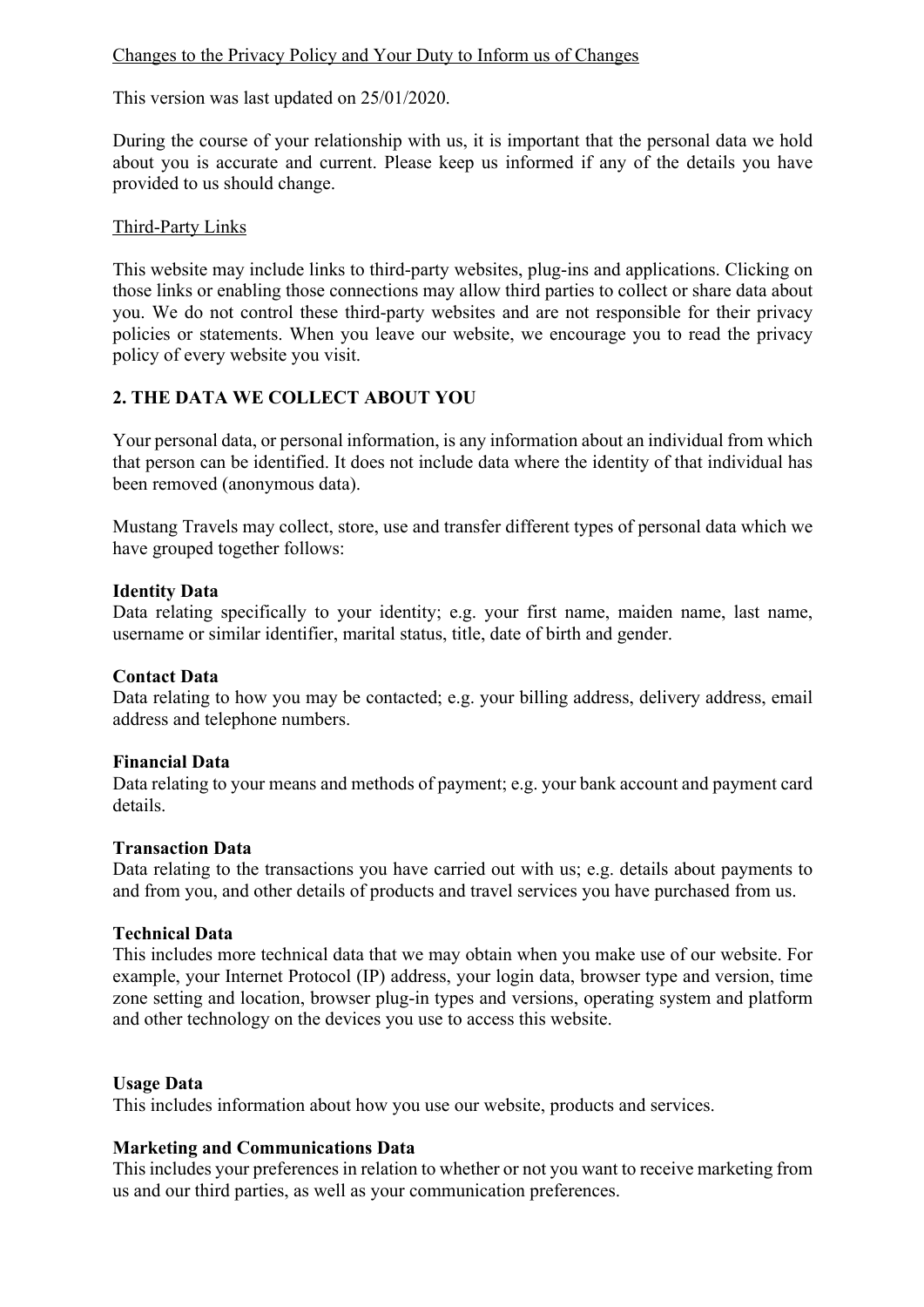We also collect, use and share **Aggregated Data**; such as statistical or demographic data, for any purpose. Aggregated Data may be derived from your personal data but is not considered personal data in law as this data does not directly or indirectly reveal your identity. For example, we may aggregate your Usage Data to calculate the percentage of users accessing a specific website feature. However, if we combine or connect Aggregated Data with your personal data so that it can directly or indirectly identify you, we will treat the combined data as personal data which will be used in accordance with this privacy notice.

## Special Categories of Personal Data

We collect the following special categories of personal data about you.

Details about your:

- dietary requirements which may disclose your religious or philosophical beliefs; and
- health

We collect and process the above data only when it is absolutely necessary to do so, in order to deliver the travel product and service you have purchased. We will only collect and process the above special categories of sensitive, personal data when you have provided us with your explicit consent to do so.

You are not under any obligation to consent to us processing your sensitive personal data. However, without your consent, we may not be able to make the necessary arrangements to provide the travel services that you have booked or are attempting to book. As a result, if you do not provide your consent, we may be unable to proceed with your booking.

If you are happy to consent to us using and processing your sensitive personal data, you will be able to withdraw your consent at any time. However, this will prevent us or the supplier of your chosen travel service (in bookings where we are acting as the travel agent), from providing the travel product you have booked. We, or the supplier of your chosen arrangements, will be required to treat any withdrawal of consent as a cancellation of your booking and the cancellation charges set out in our 'Booking Terms and Conditions' will become payable.

### If You Fail to Provide Personal Data

If you fail to provide personal data when requested - where we need to collect personal data by law, or under the terms of a booking contract we have with you – we subsequently may not be able to perform the contract we have or are trying to enter with you.

Where we are acting as an agent and we need to collect personal data to enter you into a contract with the supplier of your chosen travel arrangements, we may not be able to take steps to enter you into that contract if you fail to provide the data when requested.

If you do not provide us with the necessary details when we require details from you so we can provide you with your chosen travel service and product, we will not be able to provide, or arrange the provision of, the services you have or are attempting to book.

Should this happen, depending upon when you fail to provide the necessary data, we may either not be able to process your booking, or we may have to cancel your booking, in which case we will treat this as a 'cancellation by you' in accordance with our 'Booking Terms and Conditions'. We will notify you if we are unable to process a booking or are required to cancel a booking for this reason.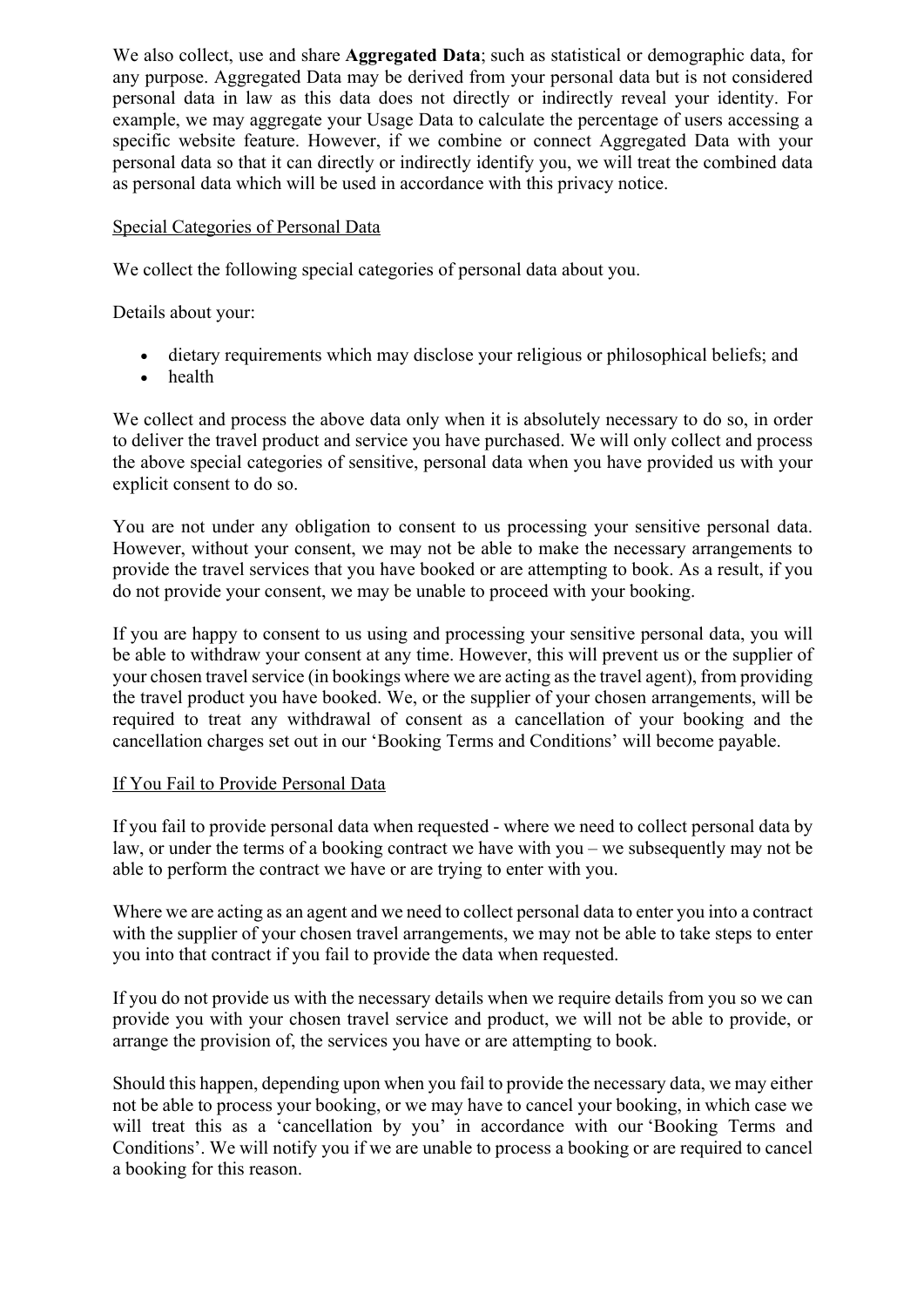## **3. HOW YOUR PERSONAL DATA IS COLLECTED**

We will collect your personal data through different methods, such as:

## **Direct Interactions**

You may give us your identity, contact and financial data by filling in forms or by corresponding with us via telephone, email, post or otherwise.

This includes personal data you provide when you:

- Request contact from us via our website
- Subscribe to our e-newsletter or other publications
- Request marketing to be sent to you
- Make a booking of any travel product or service
- Enter a competition, promotion or survey
- Give us some feedback

## **Automated Technologies or Interactions**

We may automatically collect Technical Data about your browsing actions and equipment as you interact with our website.

We may collect this personal data by using cookies and other similar technologies.

## **Third Parties**

We may receive personal data about you from third parties as described below:

- Analytics providers such as Google, based outside the EU
- Advertising networks based inside OR outside the EU

## **4. HOW WE USE YOUR PERSONAL DATA**

We will only use your personal data when the law allows us to. Most commonly, we will use your personal data in the following circumstances:

- When we need to perform the contract we are about to enter into, or have already entered into with you.
- When we are acting in a travel agent capacity, and we need to take steps to enter you into a contract with the supplier of your chosen travel services.
- Where it is necessary for our legitimate interests (or those of a third party) and your interests and fundamental rights do not override those interests.
- Where we need to comply with a legal or regulatory obligation.

•

Generally, we do not rely on consent as a legal basis for processing your personal data.

# Purposes for Which We Will Use Your Personal Data

We have set out a description below of all the ways we plan to use your personal data, and which of the legal bases we rely on to do so. We have also identified what our legitimate interests are where appropriate.

Please note that we may process your personal data for more than one lawful ground, depending on the specific purpose for which we are using your data.

# **Purpose/Activity**

To register you as a new customer.

## **Type of data**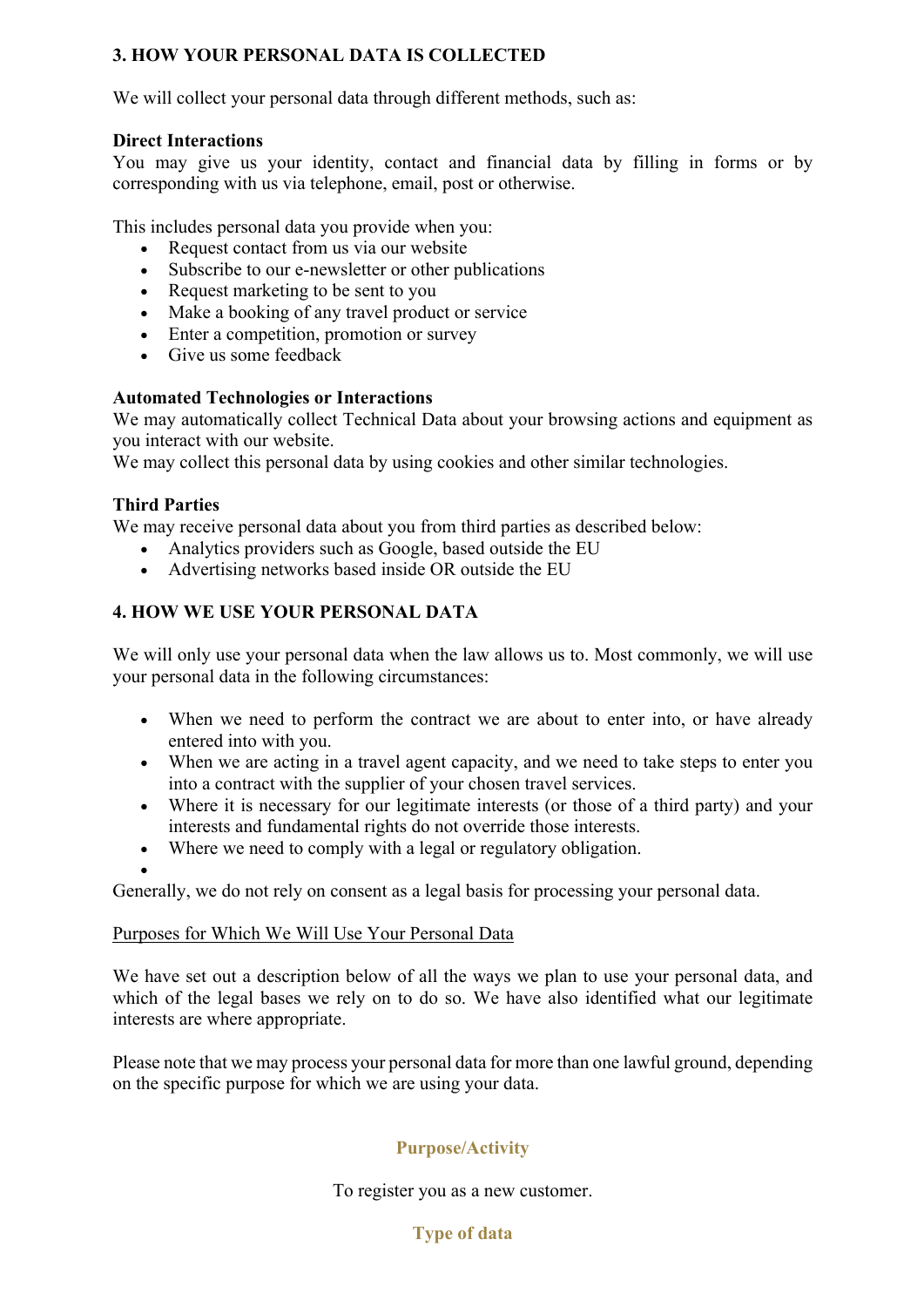## (a) Identity; (b) Contact.

## **Lawful basis for processing including basis of legitimate interest**

Performance of a contract with you.

#### \*\*\*\*\*

## **Purpose/Activity**

To process and deliver your booking including: (a) Manage payments, fees and charges; (b) Collect and recover money owed to us.

## **Type of data**

(a) Identity; (b) Contact; (c) Financial; (d) Transaction; (e) Marketing and Communications.

**Lawful basis for processing including basis of legitimate interest**

(a) Performance of a contract with you; (b) Necessary for our legitimate interests (to recover debts due to us).

\*\*\*\*\*

# **Purpose/Activity**

To manage our relationship with you which will include: (a) Notifying you about changes to our terms or privacy policy; (b) Asking you to leave a review or take a survey.

# **Type of data**

(a) Identity; (b) Contact; (c) Marketing and Communications.

**Lawful basis for processing including basis of legitimate interest**

(a) Performance of a contract with you; (b) Necessary to comply with a legal obligation; (c) Necessary for our legitimate interests (to keep our records updated and to study how customers use our products/services).

\*\*\*\*\*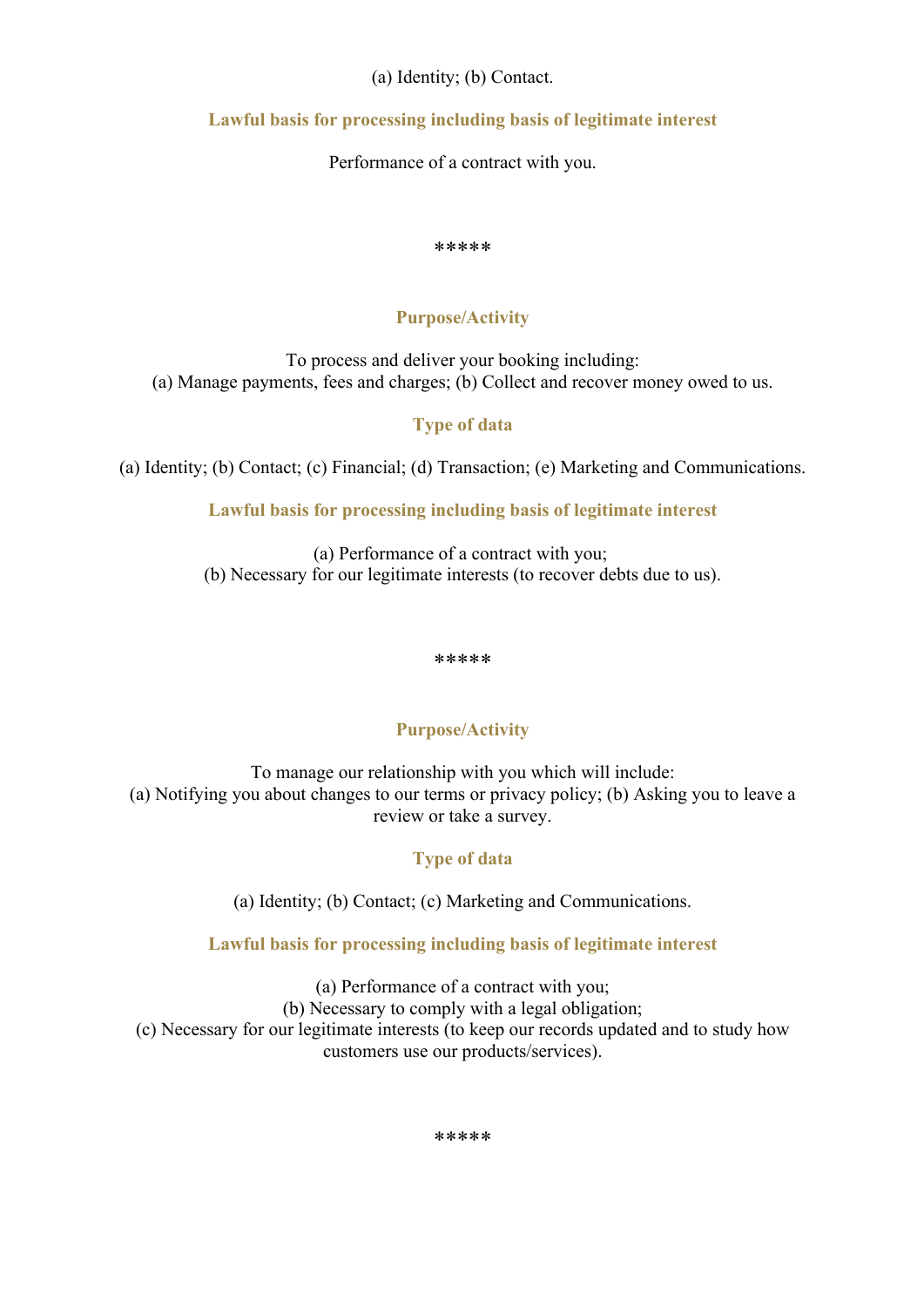## **Purpose/Activity**

To enable you to partake in a prize draw, competition or complete a survey.

## **Type of data**

(a) Identity; (b) Contact; (c) Usage; (d) Marketing and Communications.

**Lawful basis for processing including basis of legitimate interest**

(a) Performance of a contract with you;

(b) Necessary for our legitimate interests (to study how customers use our products/services, to develop them and grow our business).

\*\*\*\*\*

## **Purpose/Activity**

To administer and protect our business and this website (including troubleshooting, data analysis, testing, system maintenance, support, reporting and hosting of data).

## **Type of data**

(a) Identity; (b) Contact; (c) Technical.

### **Lawful basis for processing including basis of legitimate interest**

(a) Necessary for our legitimate interests (for running our business, provision of administration and IT services, network security, to prevent fraud and in the context of a business reorganisation or group restructuring exercise); (b) Necessary to comply with a legal obligation.

\*\*\*\*\*

## **Purpose/Activity**

To deliver relevant website content and advertisements to you and measure or understand the effectiveness of the advertising we serve to you.

# **Type of data**

(a) Identity; (b) Contact; (c) Usage; (d) Marketing and Communications.

## **Lawful basis for processing including basis of legitimate interest**

Necessary for our legitimate interests (to study how customers use our products/services, to develop them, to grow our business and to inform our marketing strategy).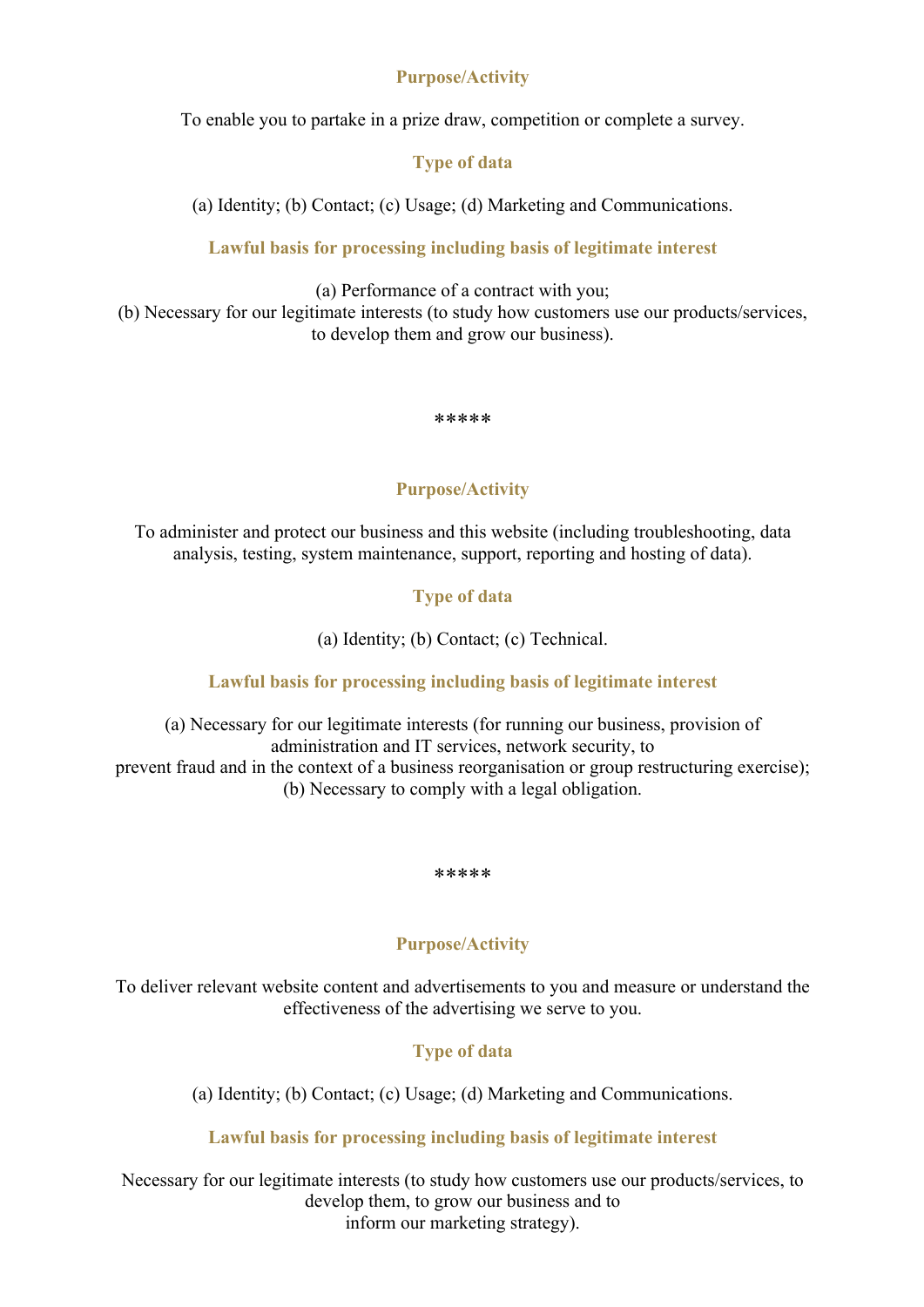#### \*\*\*\*\*

### **Purpose/Activity**

To use data analytics to improve our website, products/services, marketing, customer relationships and experiences.

### **Type of data**

(a) Technical; (b) Usage

### **Lawful basis for processing including basis of legitimate interest**

Necessary for our legitimate interests (to define types of customers for our products and services, to keep our website updated and relevant, to develop our business and to inform our marketing strategy).

#### \*\*\*\*\*

### **Purpose/Activity**

To make suggestions and recommendations to you about goods or services that may be of interest to you.

### **Type of data**

(a) Identity; (b) Contact; (c) Usage; (d) Marketing and Communications.

### **Lawful basis for processing including basis of legitimate interest**

Necessary for our legitimate interests (to develop our products/services and grow our business).

#### \*\*\*\*\*

### **Purpose/Activity**

To monitor our communications with you in order to check any instructions given to us, for training purposes, for crime prevention, to improve the quality of our customer service and to defend legal claims.

### **Type of data**

(a) Identity; (b) Contact; (c)Technical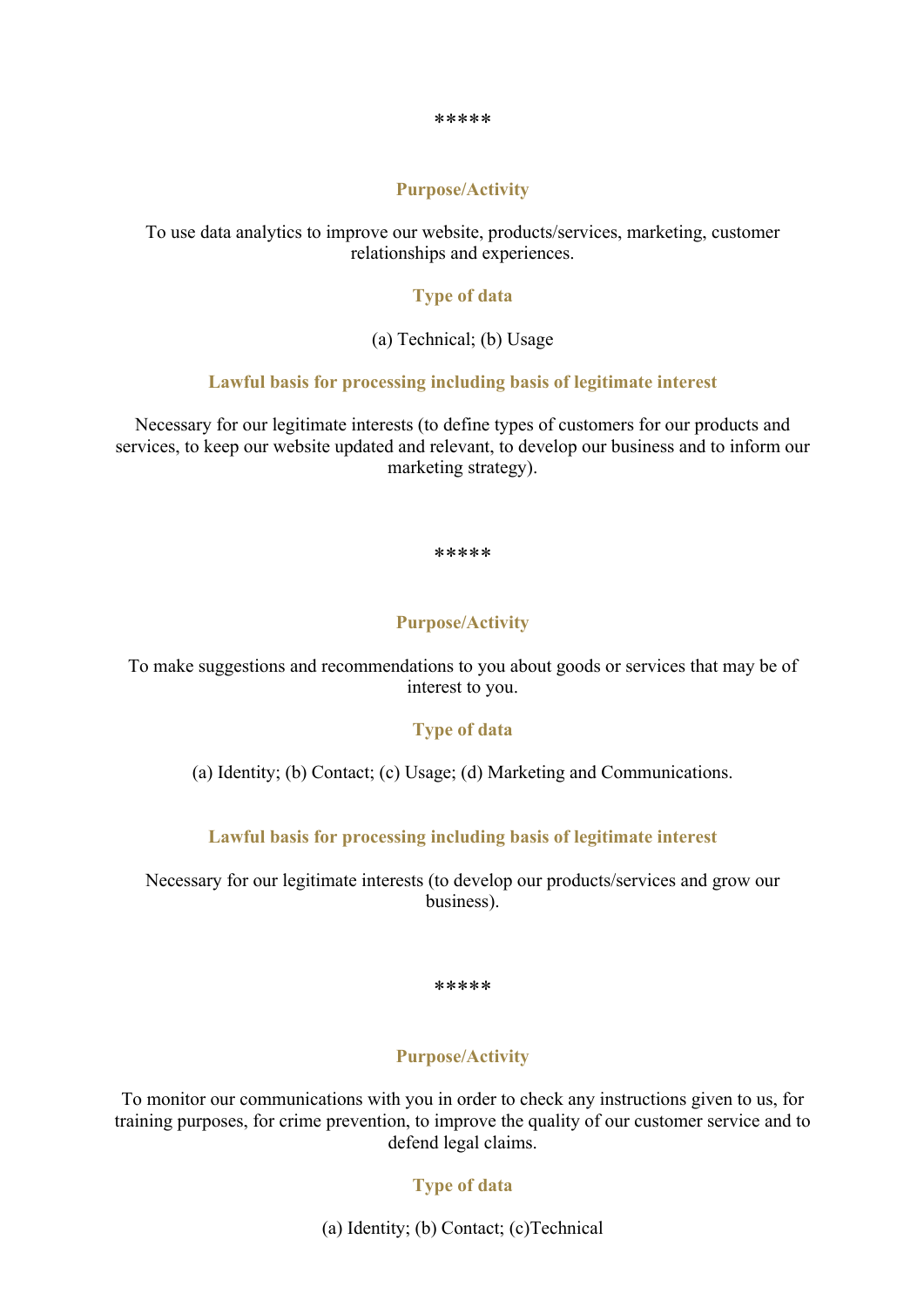## **Lawful basis for processing including basis of legitimate interest**

(a) Necessary for our legitimate interests (to assist us in training our employees and defend our business in the event of a claim). (b) Necessary to comply with a legal obligation;

\*\*\*\*\*

## **Purpose/Activity**

For the establishment, exercise or defence of legal claims, whether in court proceedings or in an administrative or out-of-court procedure.

## **Type of data**

(a) Identity; (b) Contact; (c) Financial; (d) Transaction; (e) Technical; (f) Usage; (g) Marketing

**Lawful basis for processing including basis of legitimate interest**

Necessary for our legitimate interests (protection and assertion of our legal rights, your legal rights and the legal rights of others).

\*\*\*\*\*

## **Purpose/Activity**

For the purposes of obtaining or maintaining insurance coverage, managing risks, or obtaining professional advice.

### **Type of data**

(a) Identity; (b) Contact; (c) Financial; (d) Transaction; (e) Technical

**Lawful basis for processing including basis of legitimate interest**

Necessary for our legitimate interests (the proper protection of our business against risks).

\*\*\*\*\*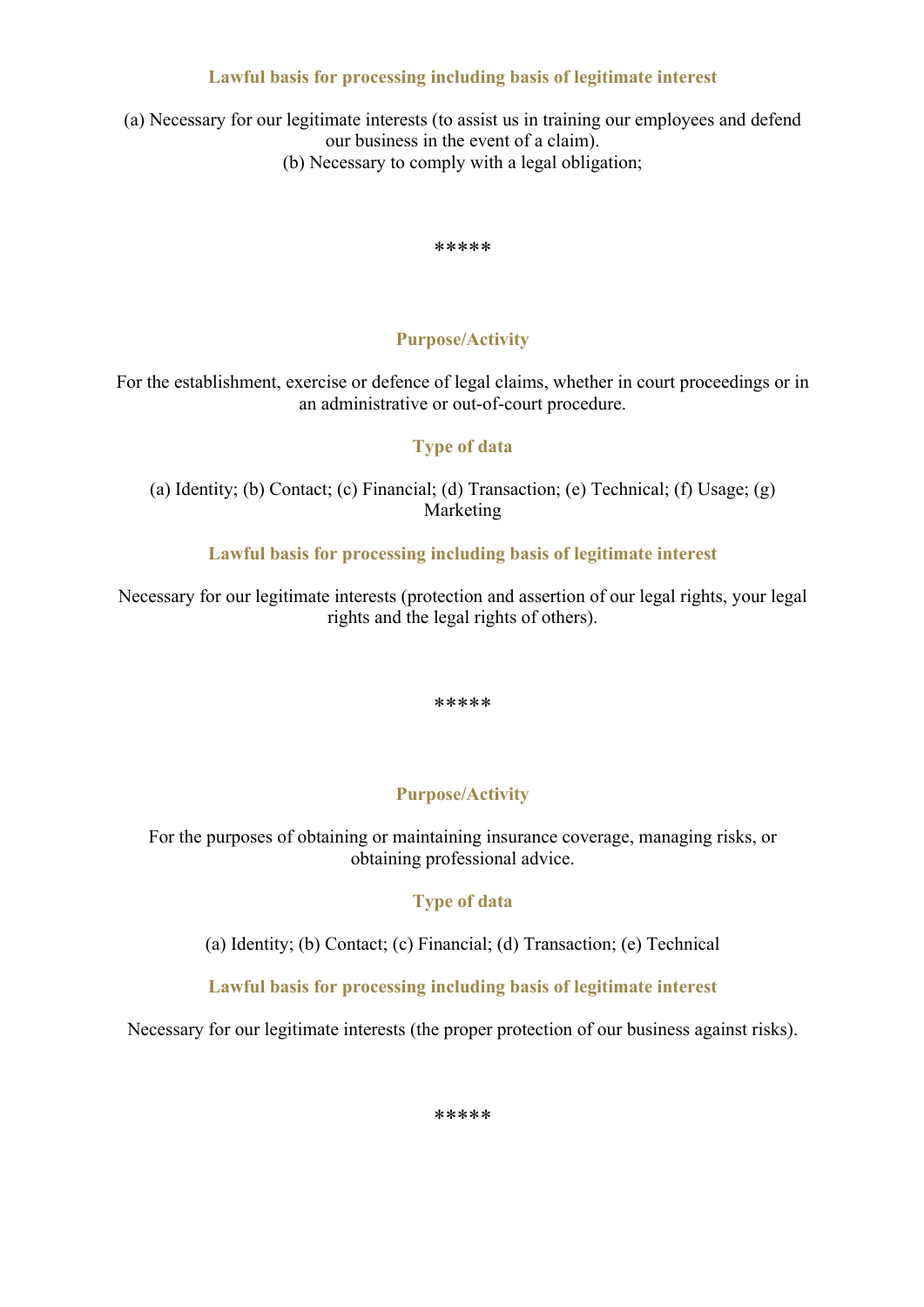## Marketing and Promotional Offers From Us

We may use your Identity, Contact, Technical, Usage and Profile Data to form a view on what we think you may want or need, or what may be of interest to you. This is how we decide which products, services and offers may be relevant for you (we call this marketing).

## Opting Out

You can ask us or third parties to stop sending you marketing messages at any time by following the opt-out links on any marketing message sent to you or by contacting us at any time.

Where you opt out of receiving these marketing messages, this will not apply to personal data that you have provided to us as a result of a purchase of travel services or other such transactions.

## Monitoring Communications

We may monitor, record, store and use any telephone, email or other communication with you in order to check any instructions given to us, for training purposes, for crime prevention and to improve the quality of our customer service.

## Cookies

You can set your browser to refuse all or some browser cookies, or to alert you when websites set or access cookies. If you disable or refuse cookies, please note that some parts of this website may become inaccessible or not function properly.

### Change of Purpose

We will only use your personal data for the purposes for which we collected it, unless we reasonably consider that we need to use it for another reason and that reason is compatible with the original purpose.

If we need to use your personal data for an unrelated purpose, we will notify you and we will explain the legal basis which allows us to do so.

Please note that we may process your personal data without your knowledge or consent, in compliance with the above rules, where this is required or permitted by law.

# **5. DISCLOSURES OF YOUR PERSONAL DATA**

We may have to share your personal data with the following parties for the purposes set out in the above list in Section 4.

- Internal Third Parties as set out in the Glossary.
- External Third Parties as set out in the Glossary.
- Third parties to whom we may choose to sell, transfer, or merge parts of our business or our assets. Alternatively, we may seek to acquire other businesses or merge with them. If a change happens to our business, then the new owners may use your personal data in the same way as set out in this privacy policy.

We require all third parties to respect the security of your personal data and to treat it in accordance with the law. We do not allow our third-party service providers to use your personal data for their own purposes and only permit them to process your personal data for specified purposes and in accordance with our instructions.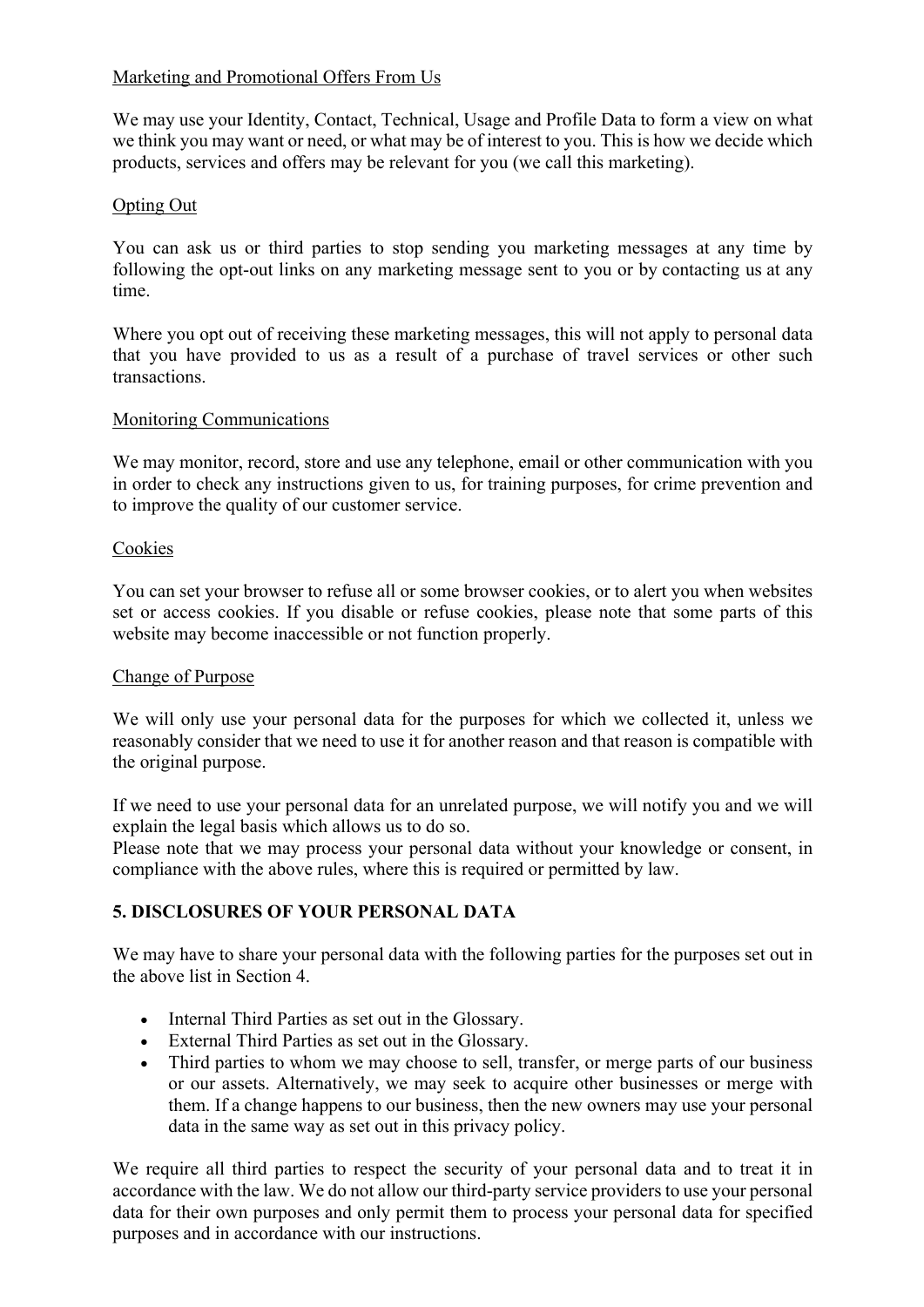## **6. INTERNATIONAL TRANSFERS**

Some of our external third parties are based outside of the European Economic Area (EEA). Therefore, their processing of your personal data will involve a transfer of data outside of the EEA.

Where you have requested a booking for travel arrangements which are located or otherwise due to be fulfilled outside the EEA, we will have to transfer your personal data to the suppliers fulfilling or providing those travel arrangements outside the EEA in order to make your booking and for those suppliers to be able to provide you with the travel arrangements you have booked. Where we are unable to rely on one of the safeguards outlined below when transferring data to those suppliers outside the EEA, we will rely on the derogation under Article 49 of the GDPR in order to transfer your personal data to countries outside the EEA (as the transfer relates to the performance of a contract for your benefit), and you hereby permit us to do so. You also acknowledge that where your personal data is transferred outside the EEA, controls on data protection may not be as wide as the legal requirements within the EEA.

For all other transfers of data, whenever your personal data is transferred outside the EEA, we ensure a similar degree of protection is afforded to it by ensuring at least one of the following safeguards is implemented:

- We will only transfer your personal data to countries that have been deemed to provide an adequate level of protection for personal data by the European Commission. For further details, see European Commission: Adequacy of the protection of personal data in non-EU countries.
- Where we use certain service providers, we may use specific contracts approved by the European Commission which give personal data the same protection it has in Europe. For further details, see European Commission: Model contracts for the transfer of personal data to third countries.
- Where we use providers based in the US, we may transfer data to them if they are part of the Privacy Shield which requires them to provide similar protection to personal data shared between the Europe and the US. For further details, see European Commission: EU-US Privacy Shield.

# **7. DATA SECURITY**

We have appropriate security measures in place to prevent your personal data from being accidentally lost, used or accessed in an unauthorised way, altered or disclosed. We also limit access to your personal data to those employees, agents, contractors and other third parties who have a business need-to-know. They will only process your personal data on our instruction and they are subject to a duty of confidentiality.

We have also put in place certain procedures to deal with any suspected personal data breach, and will notify you and any applicable regulator of a breach where we are legally required to do so.

## **8. DATA RETENTION**

## *How long will you use my personal data for?*

We will only retain your personal data for as long as reasonably necessary to fulfil the purposes we collected it for. This includes for the purposes of satisfying any legal, regulatory, tax, accounting, or reporting requirements.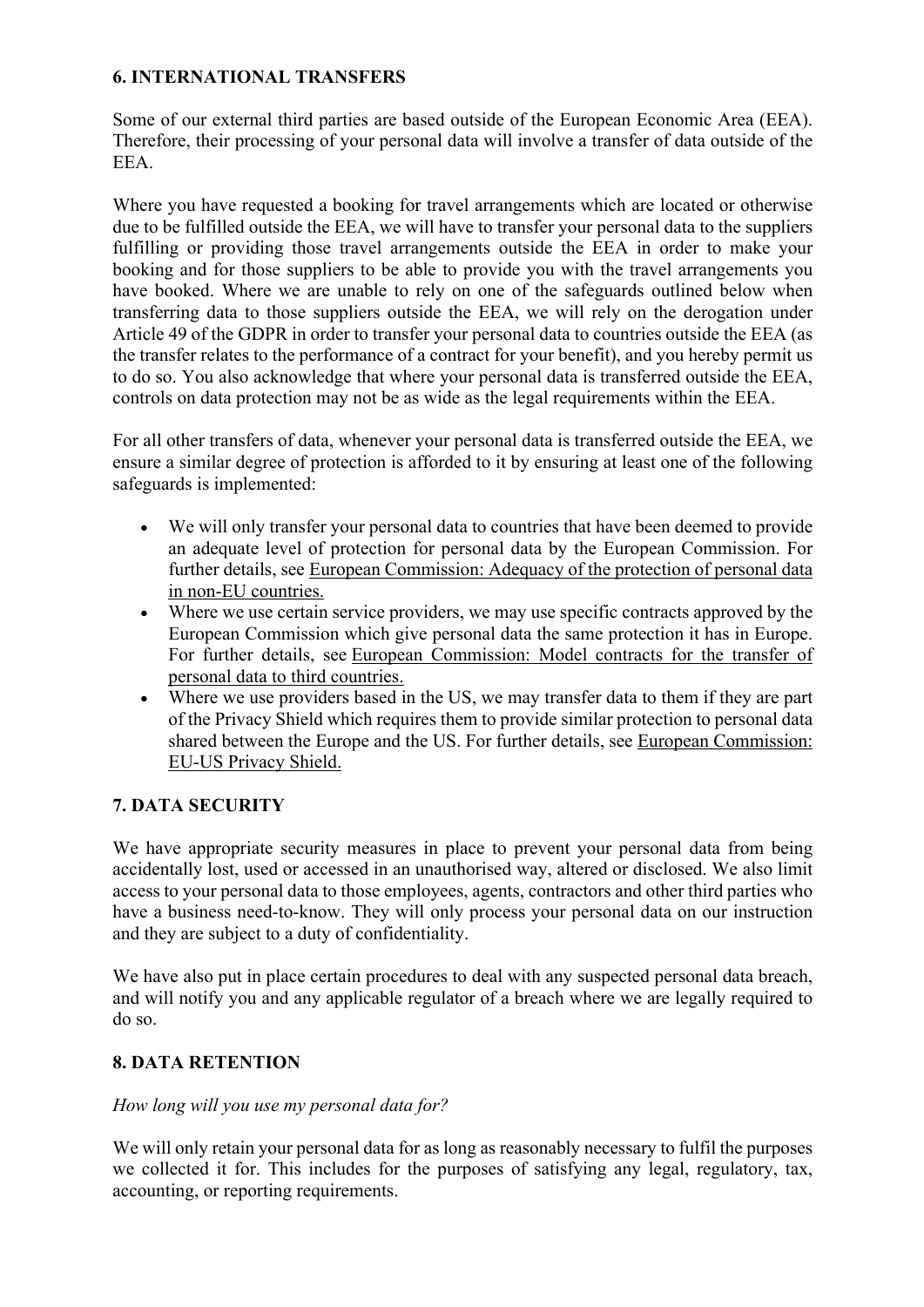To determine the appropriate retention period for personal data, we consider the amount, nature, and sensitivity of the personal data, the potential risk of harm from unauthorised use or disclosure of your personal data, the purposes for which we process your personal data and whether we can achieve those purposes through other means, and the applicable legal regulatory, tax, accounting or other requirements. We will review periodically the information we hold and delete it securely, or in some cases anonymise it, when there is no longer a legal, business or customer need for it to be retained. Should you stop interacting with us as a client, we will remove or anonymise your information after 7 years.

In some circumstances we may anonymise your personal data (so that it can no longer be associated with you) for research or statistical purposes in which case we may use this information indefinitely without further notice to you.

## **9. YOUR LEGAL RIGHTS**

You have rights under data protection laws in relation to your personal data under certain circumstances. Please go to the Glossary set out at the end of our privacy policy to find out more about these rights:

- Request access to your personal data.
- Request correction of your personal data.
- Request erasure of your personal data.
- Object to processing of your personal data.
- Request restriction of processing your personal data.
- Request transfer of your personal data.
- Right to withdraw consent.

Should you wish to exercise any of the rights listed above, please contact us.

### No Fee Usually Required

You will not have to pay a fee to access your personal data, or to exercise any of the rights above. However, we may charge a reasonable fee if your request is clearly unfounded, repetitive or excessive. Alternatively, we may refuse to comply with your request in these circumstances.

### What We May Need From You

To help us confirm your identity and ensure your right to access your personal data we may need to request specific information from you. This is one of our in-place security measures to ensure that your personal data and personal information is not disclosed to any person who has no right to access it. We may also contact you to ask you for further information in relation to your request so to speed up our response.

### Time Limit to Respond

We try to respond to all legitimate requests within one month. On occasion it may take us over a month if your request is particularly complex, or if you have made a number of different requests. In this case, we will endeavour to notify you and keep you updated.

### **10. GLOSSARY**

### Lawful Basis

### **Legitimate Interest**

Means the interest of our business in conducting and managing our business to enable us to give you the best service and the best and most secure experience. We make sure we consider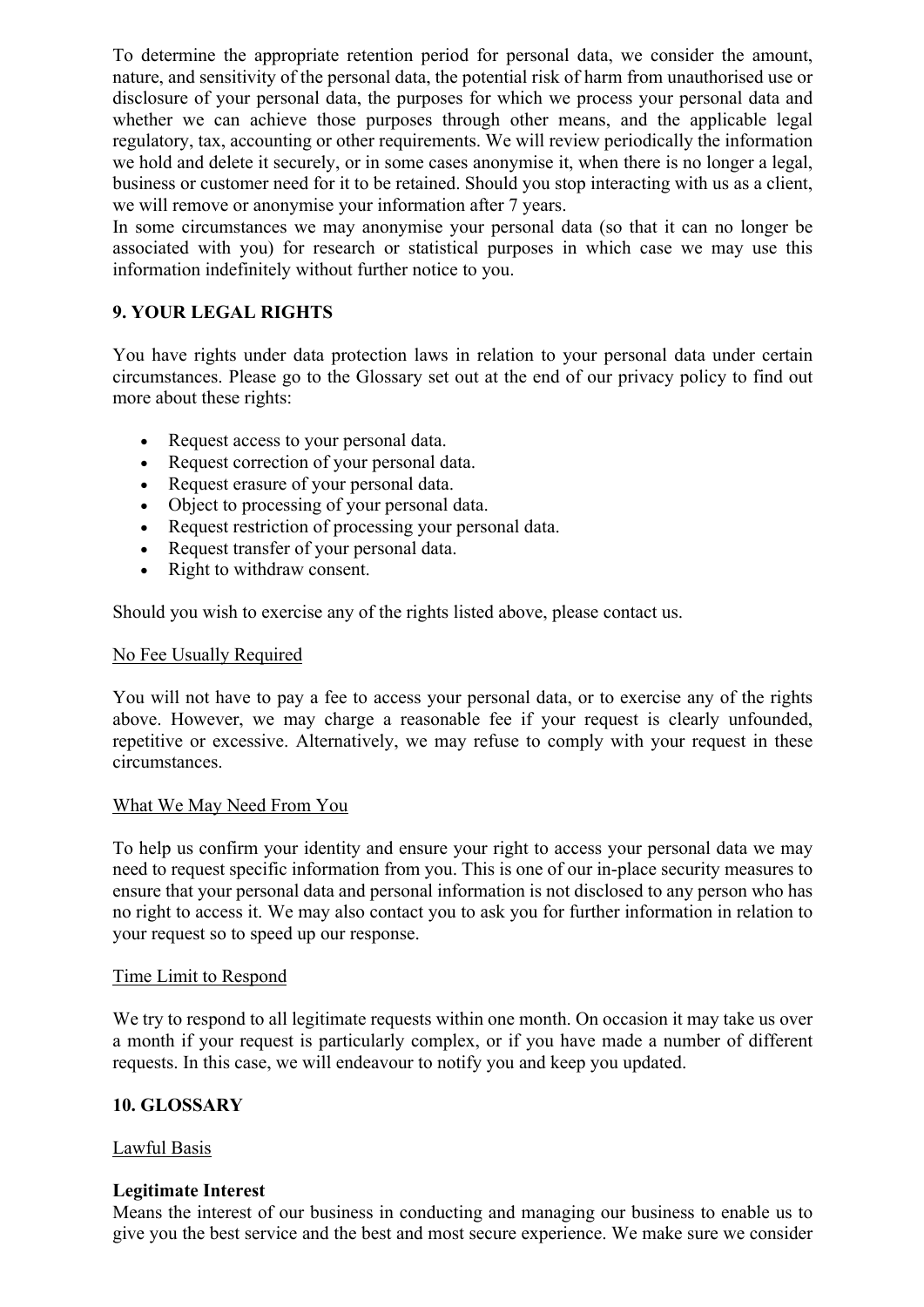and balance any potential impact on you (both positive and negative), and your rights, before we process your personal data for our legitimate interests. We do not use your personal data for activities where our interests are overridden by the impact on you (unless we have your consent or are otherwise required or permitted to do so by law).

## **Performance of Contract**

Means processing your data where it is necessary for the performance of a contract to which you are a party to, or to take steps at your request before entering into such a contract.

## **Comply with a Legal or Regulatory Obligation**

means processing your personal data where it is necessary for compliance with a legal or regulatory obligation that we are subject to.

## Third Parties

## **Internal Third Parties**

Other companies in the Mustang Travels Ltd group acting as joint controllers or processors and who are based in the UK and Ireland and provide IT, service delivery and system administration services and undertake leadership reporting.

## **External Third Parties**

(i) Suppliers of travel services acting as processors based in the country that you are travelling to and who provide the travel services that make up any booking of travel services that you make with us.

(ii) Service providers acting as processors based in the United Kingdom who provide IT and system administration services.

(iii) HM Revenue & Customs, regulators and other authorities acting as processors or joint controllers based in the United Kingdom who require reporting of processing activities in certain circumstances.

### Your Legal Rights

You have the right to:

### **Request Access**

To your personal data (commonly known as a "data subject access request"). This enables you to receive a copy of the personal data we hold about you and to check that we are lawfully processing it.

### **Request Correction**

Of the personal data that we hold about you. This enables you to have any incomplete or inaccurate data we hold about you corrected, though we may need to verify the accuracy of the new data you provide to us.

### **Request Erasure**

Of your personal data. This enables you to ask us to delete or remove personal data where there is no good reason for us continuing to process it. You also have the right to ask us to delete or remove your personal data where you have successfully exercised your right to object to processing (see below), where we may have processed your information unlawfully or where we are required to erase your personal data to comply with local law. Please be aware, however, that we may not always be able to comply with your request of erasure for specific legal reasons which will be notified to you, if applicable, at the time of your request.

### **Object to Processing**

Of your personal data where we are relying on a legitimate interest (or those of a third party) and there is something about your particular situation which makes you want to object to